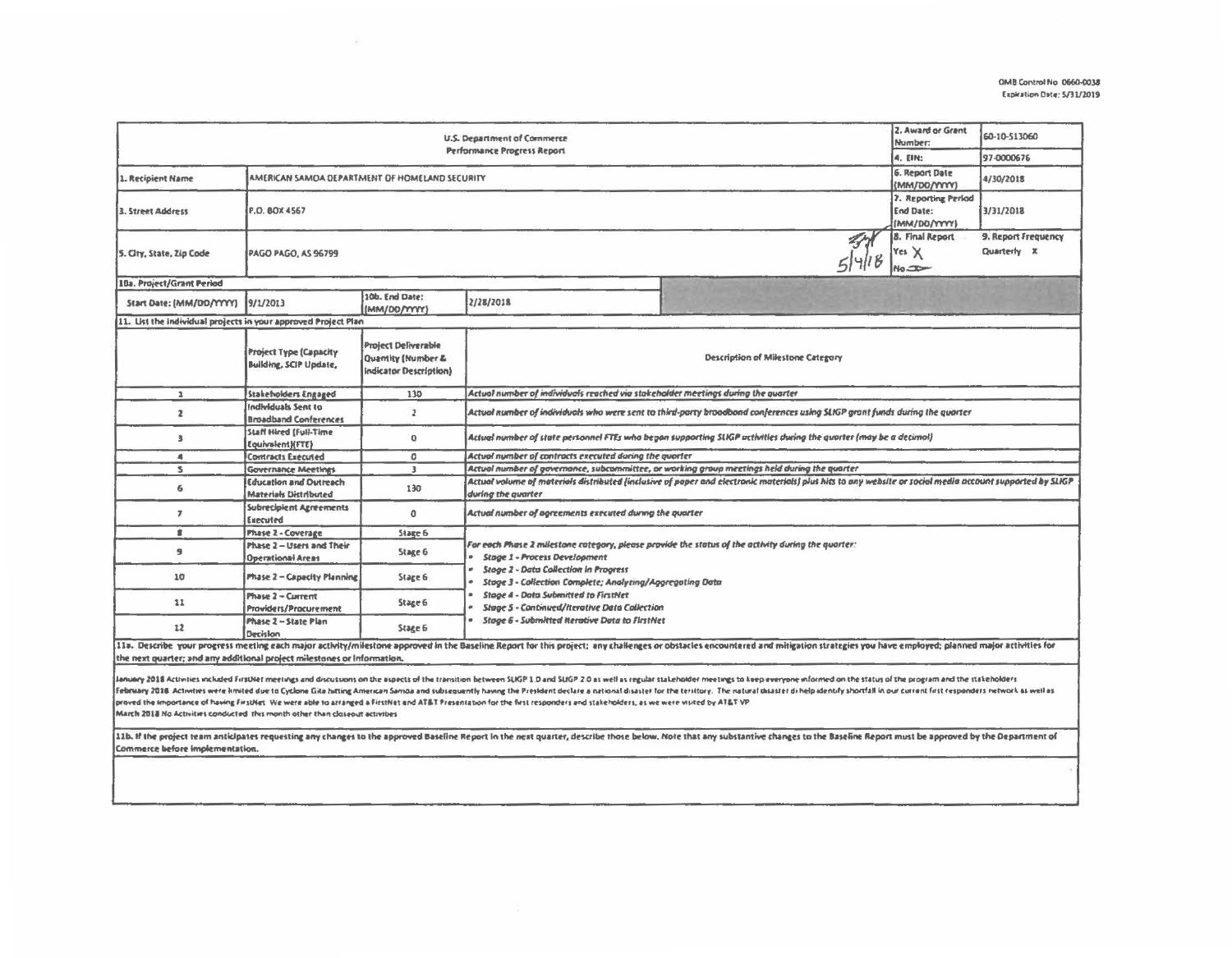|                                                                                                                                                              |                                                    | 11d. Describe any success stories or best practices you have identified. Please be as specific as possible.                                                |                                                                                                                                                                     |                             |                               |                   |                 |                                         |                                          |
|--------------------------------------------------------------------------------------------------------------------------------------------------------------|----------------------------------------------------|------------------------------------------------------------------------------------------------------------------------------------------------------------|---------------------------------------------------------------------------------------------------------------------------------------------------------------------|-----------------------------|-------------------------------|-------------------|-----------------|-----------------------------------------|------------------------------------------|
|                                                                                                                                                              |                                                    | We were able to arranged a FirstNet and AT&T Presentation for the first responders and stakeholders, as we were visited by AT&T VP.                        |                                                                                                                                                                     |                             |                               |                   |                 |                                         |                                          |
| 12. Personnel                                                                                                                                                |                                                    |                                                                                                                                                            |                                                                                                                                                                     |                             |                               |                   |                 |                                         |                                          |
|                                                                                                                                                              |                                                    | 12a. If the project is not fully staffed, describe how any lack of staffing may impact the project's time line and when the project will be fully staffed. |                                                                                                                                                                     |                             |                               |                   |                 |                                         |                                          |
| The project was adequately and fully staffed. During the quarter, the staffing including 4 full time staffing to assist with the final months of the project |                                                    |                                                                                                                                                            |                                                                                                                                                                     |                             |                               |                   |                 |                                         |                                          |
| Job Title                                                                                                                                                    | FTE%                                               |                                                                                                                                                            | 12b. Staffing Table - Please include all staff that have contributed time to the project. Please do not remove individuals from this table.<br>Project (s) Assigned |                             |                               |                   |                 |                                         | Change                                   |
| <b>SWIC</b>                                                                                                                                                  | 100                                                |                                                                                                                                                            | Duties of the SWIC are performed collaterally by the Deputy Director of ASDHS.                                                                                      |                             |                               |                   |                 |                                         |                                          |
| <b>SLIGP Program Coordinator</b>                                                                                                                             | 100                                                |                                                                                                                                                            | Coordinate and manage the program and all its related activities including the compilation and timely submission of the required PPR.                               |                             |                               |                   |                 |                                         |                                          |
| Support Staff                                                                                                                                                | 100                                                |                                                                                                                                                            | Provide IT/technical support to the program.                                                                                                                        |                             |                               |                   |                 |                                         |                                          |
| <b>IT/Administrative</b><br>Support Staff                                                                                                                    | 100                                                |                                                                                                                                                            | Provide administrative/technical support to the program.                                                                                                            |                             |                               |                   |                 |                                         |                                          |
| 13. Subcontracts (Vendors and/or Subrecipients)                                                                                                              |                                                    |                                                                                                                                                            |                                                                                                                                                                     |                             |                               |                   |                 |                                         |                                          |
| 13a. Subcontracts Table - Include all subcontractors. The totals from this table must equal the "Subcontracts Total" in Question 14f.                        |                                                    |                                                                                                                                                            |                                                                                                                                                                     |                             |                               |                   |                 |                                         |                                          |
| Name                                                                                                                                                         | <b>Subcontract Purpose</b>                         |                                                                                                                                                            | Type<br>(Vendor/Subrec.)                                                                                                                                            | <b>RFP/RFQ Issued (Y/N)</b> | Contract<br>Executed<br>(Y/N) | <b>Start Date</b> | <b>End Date</b> | <b>Total Federal Funds</b><br>Allocated | <b>Total Matching Funds</b><br>Allocated |
| <b>Blue Sky Communications</b>                                                                                                                               | Provide Awareness Outreach via local cable channel |                                                                                                                                                            | <i>Vendor</i>                                                                                                                                                       | N                           | Y                             | 9/1/2017          | 2/28/2018       | 51,835.94                               |                                          |
|                                                                                                                                                              |                                                    |                                                                                                                                                            |                                                                                                                                                                     |                             |                               |                   |                 |                                         |                                          |
|                                                                                                                                                              |                                                    |                                                                                                                                                            |                                                                                                                                                                     |                             |                               |                   |                 |                                         |                                          |
|                                                                                                                                                              |                                                    |                                                                                                                                                            |                                                                                                                                                                     |                             |                               |                   |                 |                                         |                                          |